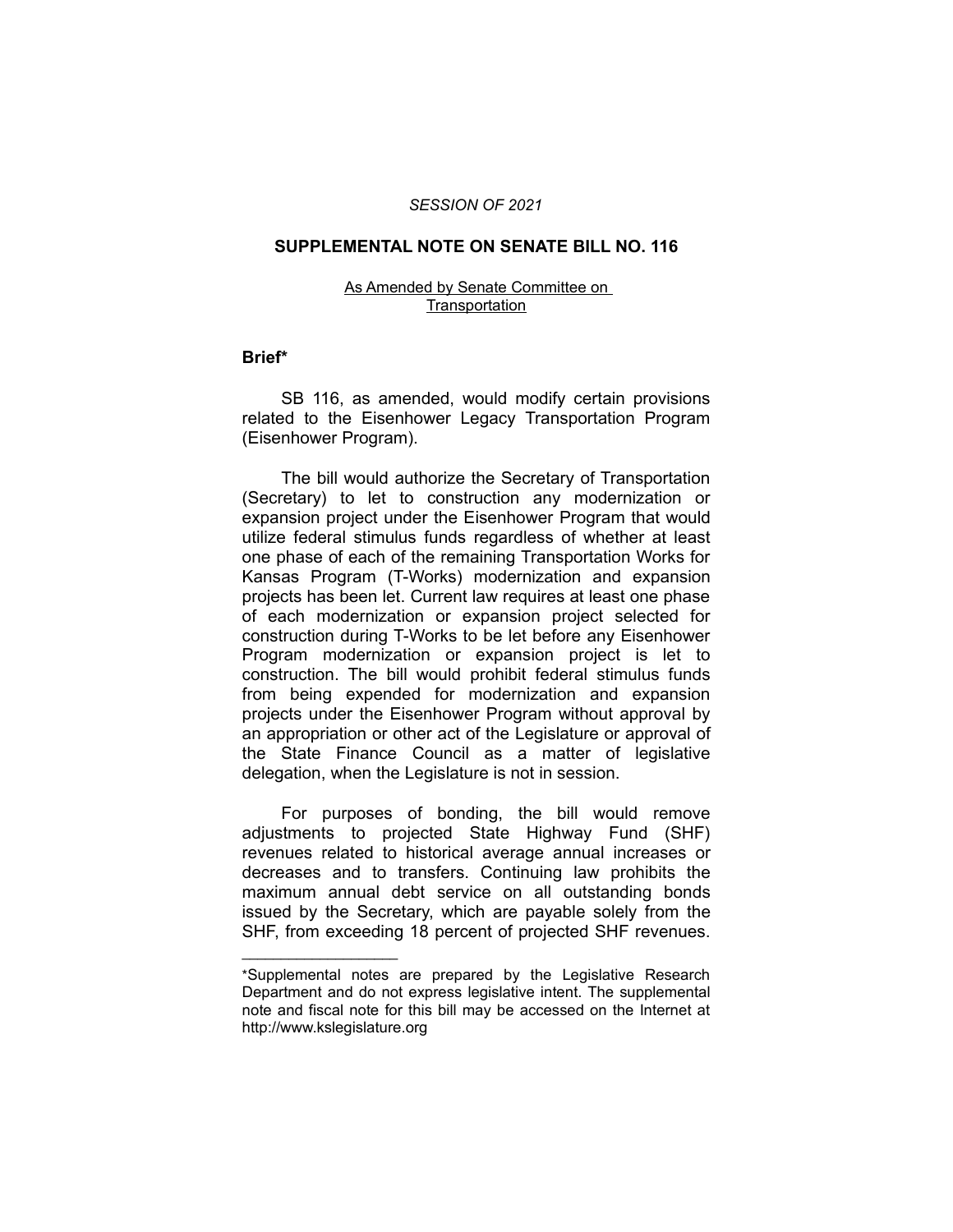Continuing law also states projected SHF revenues for any fiscal year for which actual revenues cannot be determined are deemed to be the actual revenues for the most recently completed fiscal year.

The bill would state bonds issued for the purpose of refunding would not be subject to the maximum debt limitations on the issuance of bonds by the Secretary under T-Works or the Eisenhower Program or dollar limits for bonds issued under previous similar programs.

The bill would reduce the minimum costs for a project for which alternative delivery procurement methods could be used from \$100.0 million to \$10.0 million.

The bill would clarify transfers from the SHF to the Broadband Infrastructure Construction Grant Fund would occur each July 1, rather than each July.

# **Background**

The bill was introduced by the Senate Committee on Transportation at the request of a representative of the Kansas Department of Transportation (KDOT). [*Note:* This bill, as introduced, and HB 2201, as introduced, contained the same provisions.]

# *Senate Committee on Transportation*

In the Senate Committee hearing, **proponent** testimony was provided by the Secretary of Transportation and representatives of the Kansas Contractors Association and the Unified Government of Wyandotte County and Kansas City, Kansas. Written-only **proponent** testimony was provided by representatives of Kansas Good Roads, Inc.; the League of Kansas Municipalities; the South Central Kansas Transportation Coalition; and the Wichita Regional Chamber of Commerce. Proponents stated the changes would allow